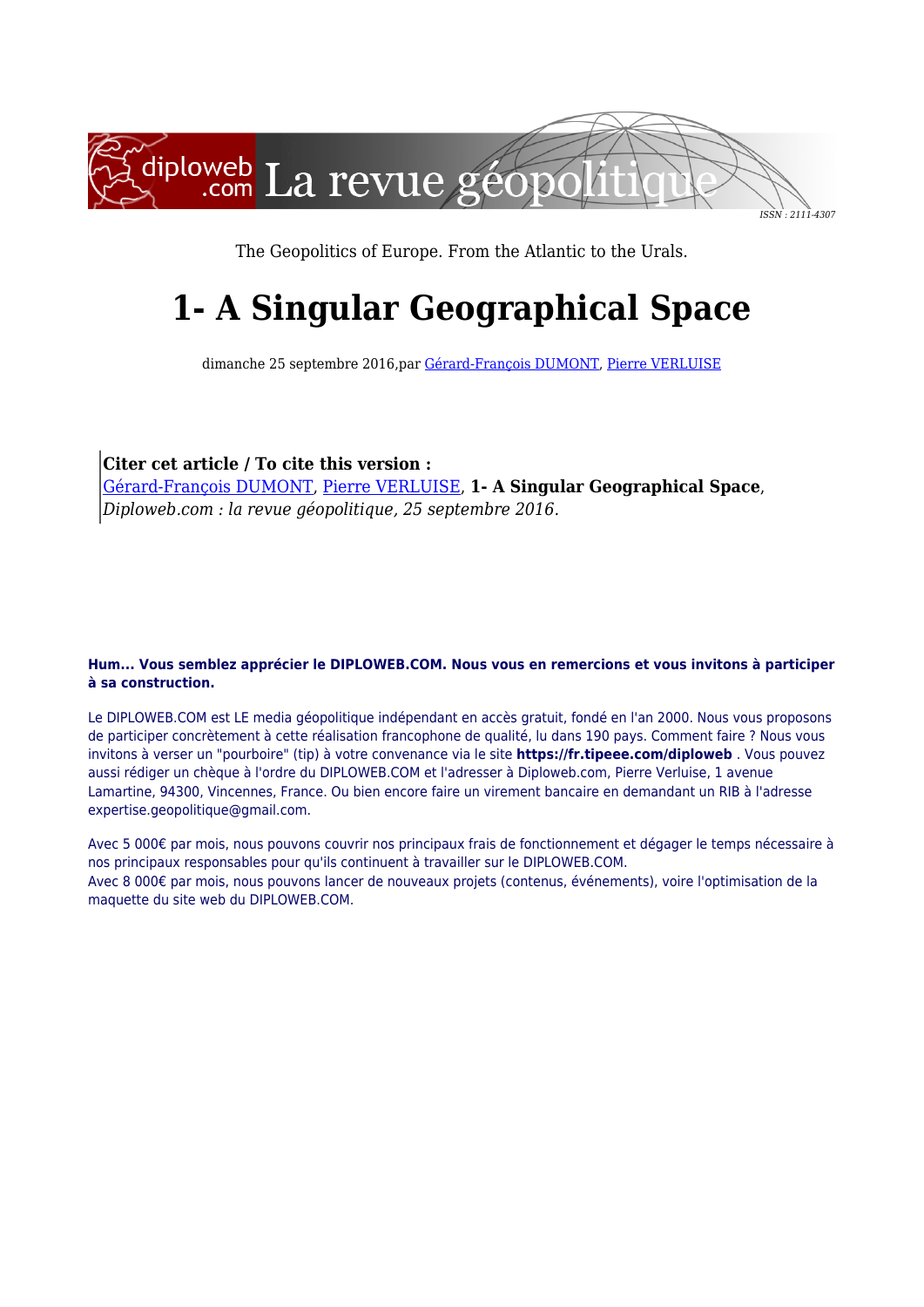**A geopolitical study of Europe reveals the existence of different geographical scales depending, for example, on whether or not we include Russia or the Outermost Regions (OMR).**

**Gérard-François Dumont, Pierre Verluise, « The Geopolitics of Europe. From the Atlantic to the Urals »,(translation Alan Fell),Diploweb.com 2016-2017. ISBN : 979-10-92676-09-9. Chap. 1- A Singular Geographical Space.**

An examination of the geophysical inland features of the European oecumene is relatively straightforward : the northern half of the European territory is essentially covered with plains : Germano-Polish, Ukrainian, and Russian. This northern half also includes two vast plateaux : the Central Russian and the Volga. It only has one significant mountain range, that of Scandinavia. Most of the mountains in the European territory lie in the southern half. The Massif Central, the Alps, and the Carpathians lie in the continental part ; the mountains of Spain, the Italian Apennines, and the Dinaric Alps lie in Europe's peninsulas ; and the Pyrenees are "isthmic" in nature, stretching from the Mediterranean to the nearest point on the Gulf of Gascony.

However, it is immediately harder to define a line of demarcation between Europe and the planet's other territories. While some geographical ensembles such as America are easy to distinguish, insofar as they are almost unquestionably bounded by seas, this cannot be said for the geographical perimeter of the territories referred to as "Europe". Our analysis will show that Europe is a singular space whose geophysical specificities go a long way to explaining certain traits in the spheres of both external and internal geopolitics.

## **I. The geophysical characteristics of Europe**

Is Europe a continent ? Where do its frontiers lie ? These are delicate questions as the geophysical characteristics of Europe are complex, its coastlines tortuous and so many islands have been attached to it.

#### **Europe : not a continent, but part of Eurasia**

According to the classic definition, a continent is defined as a "large expanse of land bounded by one or more oceans". This definition is based on etymology as "continent" derives from the Latin *continere* meaning, transitively, "to hold together" and passively or intransitively, "to be joined to", "to communicate with", "to be continuous". The first criterion in the definition of a continent lies then in the continuity of land, but is clearly insufficient, as, on these grounds alone, the tiniest island would qualify as a continent. A second criterion therefore has to be that of size. This, however, is too vague to be sufficient. If we set out to list the continents, starting with the vastest existing expanses of land, with no natural interruptions, three are immediately identifiable : the Old Continent (often called the "Old World"), America ("the New World") and the Antarctic. Then, given the extreme slenderness of the Isthmus of Suez, it is reasonable to add Africa, distinguishable from Eurasia.

This leaves us with a number of other territories the status of which can legitimately be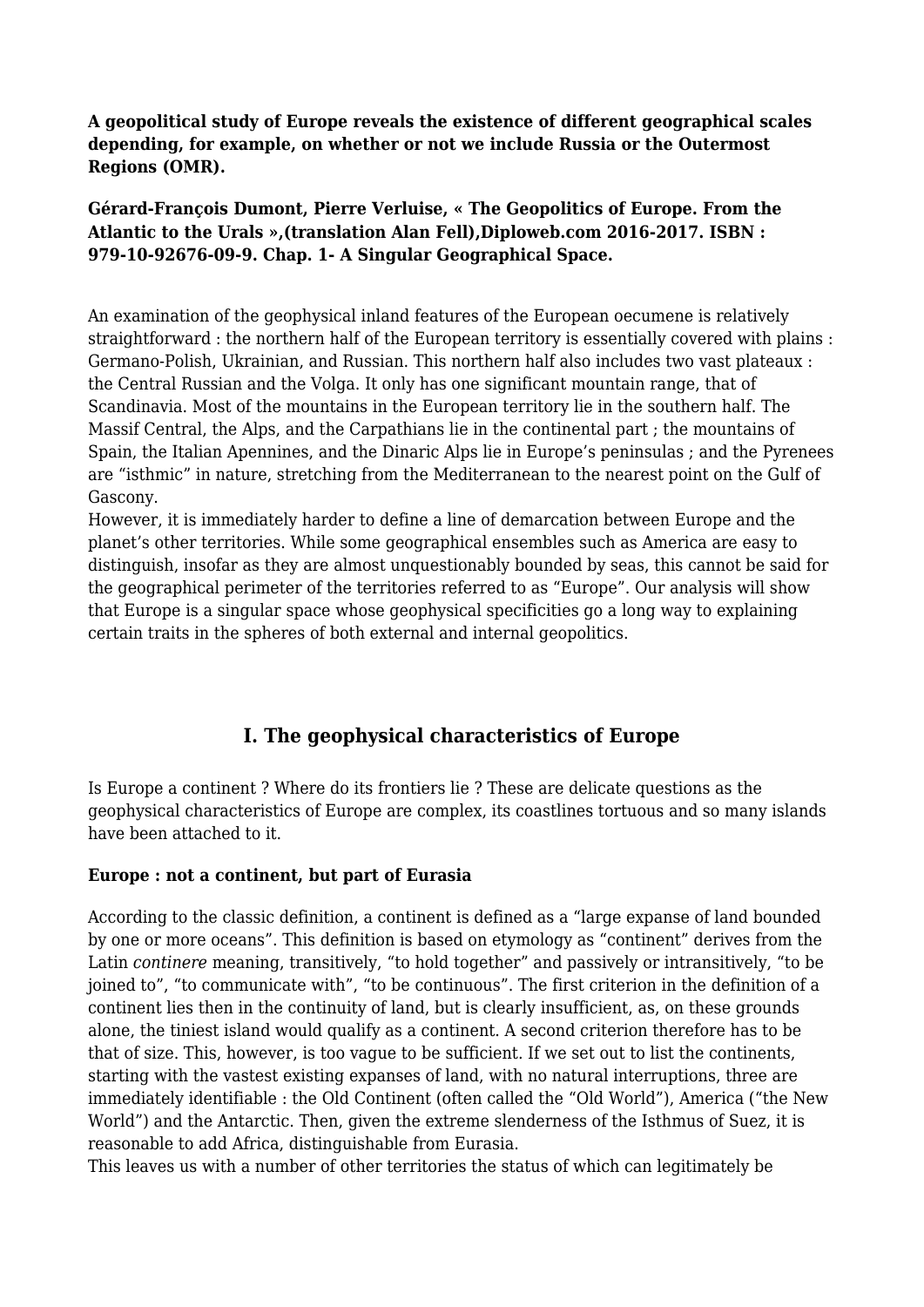queried, namely Australia, Greenland and even Madagascar. Here geophysics comes to the rescue of geographical knowledge and the judicious geographer will think like a physician, acknowledging that continents are only the main continental crust landmasses of the lithosphere plates ; i.e. the most superficial rigid envelope of the Earth. Since it is the continental crust that determines the continent, true intercontinental separations, when they exist, are not so much an interruption caused by seas than by the limits of lithosphere plates. Hence Madagascar, which is no more than a continental crust landmass of the African plate, is geographically only an island and, in geophysical terms, a satellite of the African continent. By the same token, Greenland is part of the American continent.

Australia, however, though sometimes held to be an island, is a continent : it is the main discrete portion of the continental crust of the Indo-Australian Plate, with its satellites : Tasmania to the South-East and Guinea to the North. These islands are effectively a geophysical part of the Australian continent as there is no break in the continental crust in either the Bass Strait or the Sea of Arafura. On these grounds, it would however be incorrect to consider Oceania as a "continent" by including, in addition to Australia, the myriad Pacific islands, as this complies with neither the geophysical nor the geographical definitions ; Oceania is therefore a world region, but is not, *stricto sensu*, a "continent". Our planet's five continents are consequently : Africa, America, Antarctica, Australia and Eurasia. Unlike the names of the other five continents, *Eurasia* is a portmanteau of two geographically contiguous regions. Yet are Europe and Asia, which form the Eurasian continent, sufficiently well distinguished from each other by their geographical characteristics to each have a specific geographical identity ? It is customary to invoke the Urals as the dividing line between Europe and Asia ; but how well grounded is this assertion ?

#### **The Urals : a commonly invoked but debatable boundary**

In reality, as explained by Jacques Rupnik and Christian Lequesne :

« The status, ascribed to the Urals, of a conventional frontier between Europe and Asia, is a human contrivance. We owe it to Tatichtchtev, the official geographer of Tsar Peter the Great, who hit on it at the start of the 18th century for strictly political purposes. His goal at the time was for Moscow to be considered as a European city, for two reasons : firstly, to legitimate the strategy of alliance with resource-rich Western powers – notably military – liable to modernise the Empire ; secondly, to legitimate a series of military victories against the Turks and the Tatars. »

Once awarded to the Urals, a range which runs north to south, this frontier status has been regularly consolidated. For example, Jules Romains wrote in *Men of Good Will* (1932-1946) : "Assembled from the Urals to Gibraltar, from Thrace to the Hebrides ; with its series of empires, [Europe] could have defied the world". Worthy of mention also is General de Gaulle's celebrated perception of Europe as stretching "from the Atlantic to the Urals". This approach has the advantage of being relatively accurate from a demographic viewpoint. Effectively, the population of Russia, the world's biggest country, is essentially concentrated to the west of the Urals, even though most of Russia's territory lies to the east.

Yet to consider the Ural range as a boundary between Europe and Asia is no more than received wisdom. Firstly, the Urals are not a real barrier, their highest point attaining only 1,895 metres ; above all, the mountain is easily negotiated. Secondly, through its location, climate, vegetation and azonality, this mountain range is already part of Asia and does not bound it. If we then venture into the sphere of cultural geography, we find little evidence to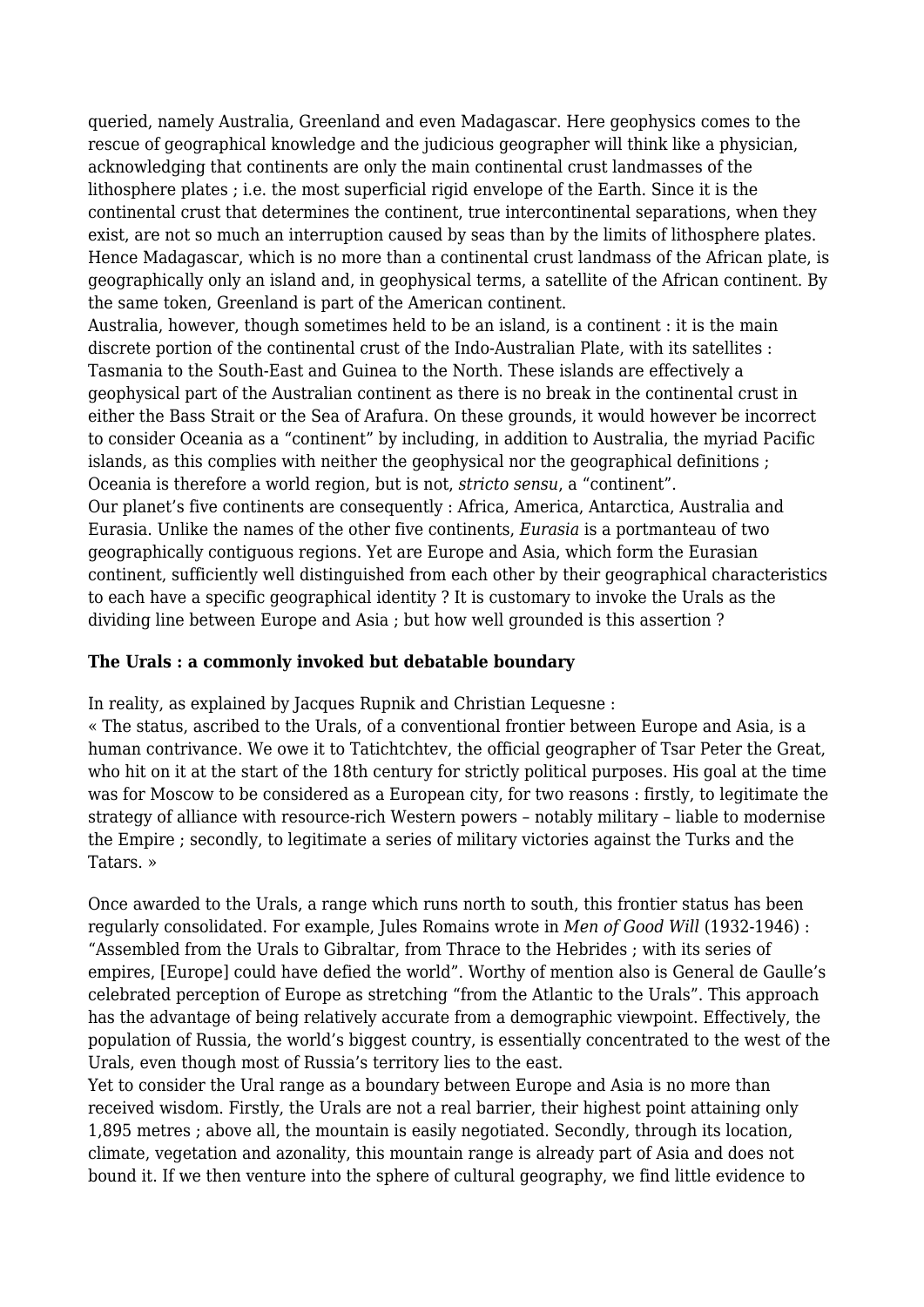uphold the theory of the Urals as a frontier. Asian peoples of Muslim confession, such as the Tatars and the Bachkirs, live to the west of the range, while to the east the population is predominantly European (mainly Russian), as a result of the colonisation of Siberia. For example, nearly 90% of the inhabitants of the oblast of Sverdlovsk are ethnic Russians, a proportion that is in excess of Russia's national average. In terms of political geography, the Urals have no structural role. Firstly, the range has never been a political boundary. Secondly, given its strategic functions, with the command centre at mount Kosvinsky and the underground complex of unknown purpose at Mount Yamantau, the Urals might even be considered as the heart of the Russian state and, in no circumstances as a geopolitical boundary.

A second Eastern frontier often mooted for Europe is the Caspian Sea, if only because, as a sea, it would appear to fulfil the basic criteria whereby a continent is bounded by seas. Yet its Western shores have Asian characteristics, with a steppe landscape marked by sparse vegetation. Furthermore, on the cultural level, it is home to the Kalmyks, Mongolian-speaking Asian peoples of Buddhist faith, concentrated in the Republic of Kalmykia.

Europe can therefore be neither defined by the geographical concept of "continent", nor distinguished as a western part of a Eurasian continent clearly bounded by a mountain range. To pin down the geographical identity of Europe, we therefore need to look elsewhere for specific characteristics.

#### **Peninsular and insular specificity**

Europe has three easily identifiable boundaries. The Atlantic Ocean, separating Europe from America by thousands of miles, offers relatively obvious Western limits. From the Straits of Gibraltar to the North Cape, Europe is effectively terminated by either peninsulas (Brittany, the Iberian Peninsula), or islands (Great Britain, Ireland, and Iceland). The Northern limits are also sharply drawn, with the glacial Arctic Ocean separating the north of Europe from America. Finally, the southern limits are also relatively obvious, as the Mediterranean Sea separates Europe from Africa.

Thus Europe can be portrayed as a peninsular and insular ensemble located on the Eastern seaboard of the North Atlantic Ocean, an ensemble whose peninsular part forms the westernmost part of the Eurasian continent. This definition of Europe based on its relationship to the ocean brings into the discussion the importance of the latter's climatic influence on all European regions. The potency of this influence is decisive as it goes a long way to explaining Europe's singularity. Europe's contours therefore define territories in which the compenetration of land and sea is unequalled on the planet.

The cluster of European peninsulas effectively produce a ratio between length of coastline and surface area that is, on this scale, the highest in the world. The main central peninsula, running along an East-North-East to West-South-West axis, becomes increasingly slender as we follow it from the regions lying between the White Sea and the Black Sea to the subpeninsula of Brittany. Less than 2,000 km of land separate the White Sea — an extension of the Barents Sea, curling around the peninsula of Kola — from the Sea of Azov, which, notably, forms the Eastern seaboard of Crimea. The Baltic Sea is less than 1,200 km from the Black Sea, while less than 1,000 km separate the North Sea from the Adriatic.

The main central peninsula of physical Europe has add-on peripheral peninsulas. These fall into two groups. The first, the most northerly, includes the Fennoscandian and the Danish. The second, the Mediterranean group, includes the Iberian, Italian, Greco-Balkanic and Anatolian peninsulas.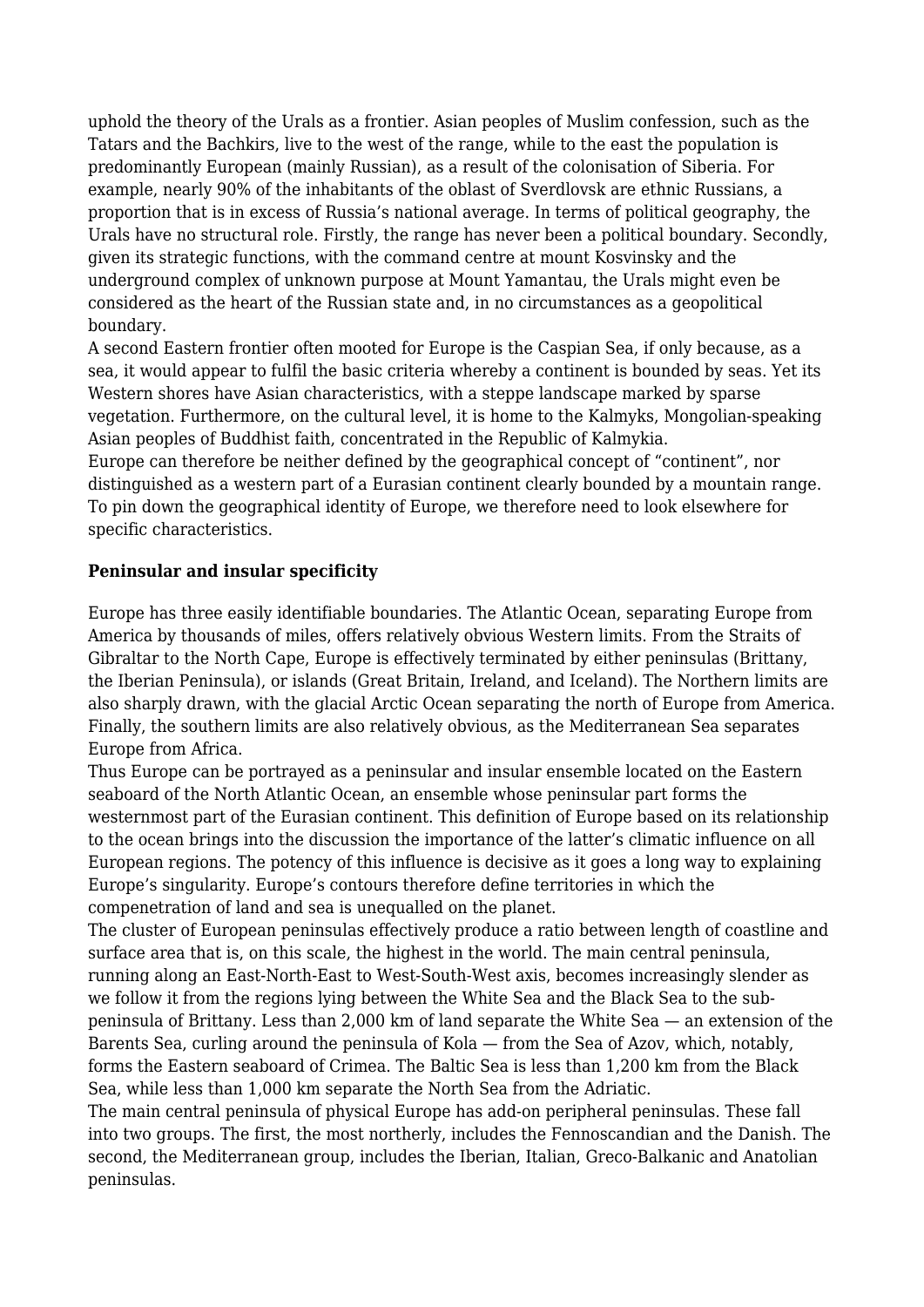As for the insular entities, they fall into two ensembles. The most outlying islands range from the Azores to Svalbard, and include Iceland and Jan Mayen. The peri-continental islands fall into two groups : northern and Mediterranean. The former includes the two main British Isles, namely Ireland and Great Britain, with their satellites (the Faroes, the Shetlands, etc.), and the myriad islands dotted along the coast of the Fennoscandian peninsula. Finally, the

Mediterranean group has three large Tyrrhenian islands (Corsica, Sardinia and Sicily) and its satellites include, from west to east, Alborán, the Balearic Islands, Pantelleria, Malta and Gozo, Crete and Cyprus, as well as the Dalmatian and Aegean archipelagos.

Finally, the maritime identity of Europe is accentuated insofar as many ocean-going rivers, with numerous tributaries, cross the territories on their journey seaward.

As for the change in geophysical nature between the European and Asian parts of the Eurasian nation, it was underlined, for example, by Alexander Pushkin (1799-1837), in *A Journey to Arzrum*. Travelling from Moscow, he noted the following between Novocherkassk, a city close to Rostov-on-Don and Stavropol :

« The transition from Europe to Asia becomes increasingly marked by the hour : forests become rarer, the hills flatten out, the grass becomes thicker and the vegetation become vigorous ; birds unknown in our forests fly up out of nowhere… »

## **II. From a geographical identity to the sources of internal geopolitics**

Is the geopolitical structure of Europe, with the current breakdown into 44 States, the result of Europe's geographical characteristics ?

### **Natural frontiers that sometimes lead to political frontiers**

To answer this question, we have to examine the extent to which the geopolitical structure of Europe can be explained by two classic theories : that of natural borders and the principle of linearity.

Natural border theory is based on the idea that international borders should comply with natural logic, following draining divides or water courses that provide a clear way of tracing the lines separating nations.

Many players in geopolitical arenas have found it practical to use draining divides — the topographic limits between two draining basins — as state frontiers. In other words, on each side of a line of this type, water drains into different ocean-going river networks. In mountainous areas where borders broadly lie along draining divides, geopolitics is based on physical geography, examples being the Franco-Spanish, Franco-Italian and Swedish-Norwegian borders.

As we are aware, the Franco-Spanish border is well-established, going back to 1659 when the Kingdoms of Spain and France agreed, in the Treaty of the Pyrenees, that it would very largely espouse the main draining divide provided by the Pyrenean mountain range, even though a number of exclaves were consented as a sop to local sensitivities. The current border, set by the Treaty of Bayonne in 1856, then slightly amended in 1984 above Arette (France) and Isaba (Spain) (an area of 0.27 ha – 0.67 acres), consolidated the existing agreements.

If we turn our attention to France's south-east border, one of the Treaties of Utrecht, that of 1713, set the limits between two states, Savoy and France, as being "where the water flowed [eastward or westward] "from the top of the Alps" : a rule that still applies. On February 10 1947, the peace treaty signed in Paris between France and Italy extended the boundary to the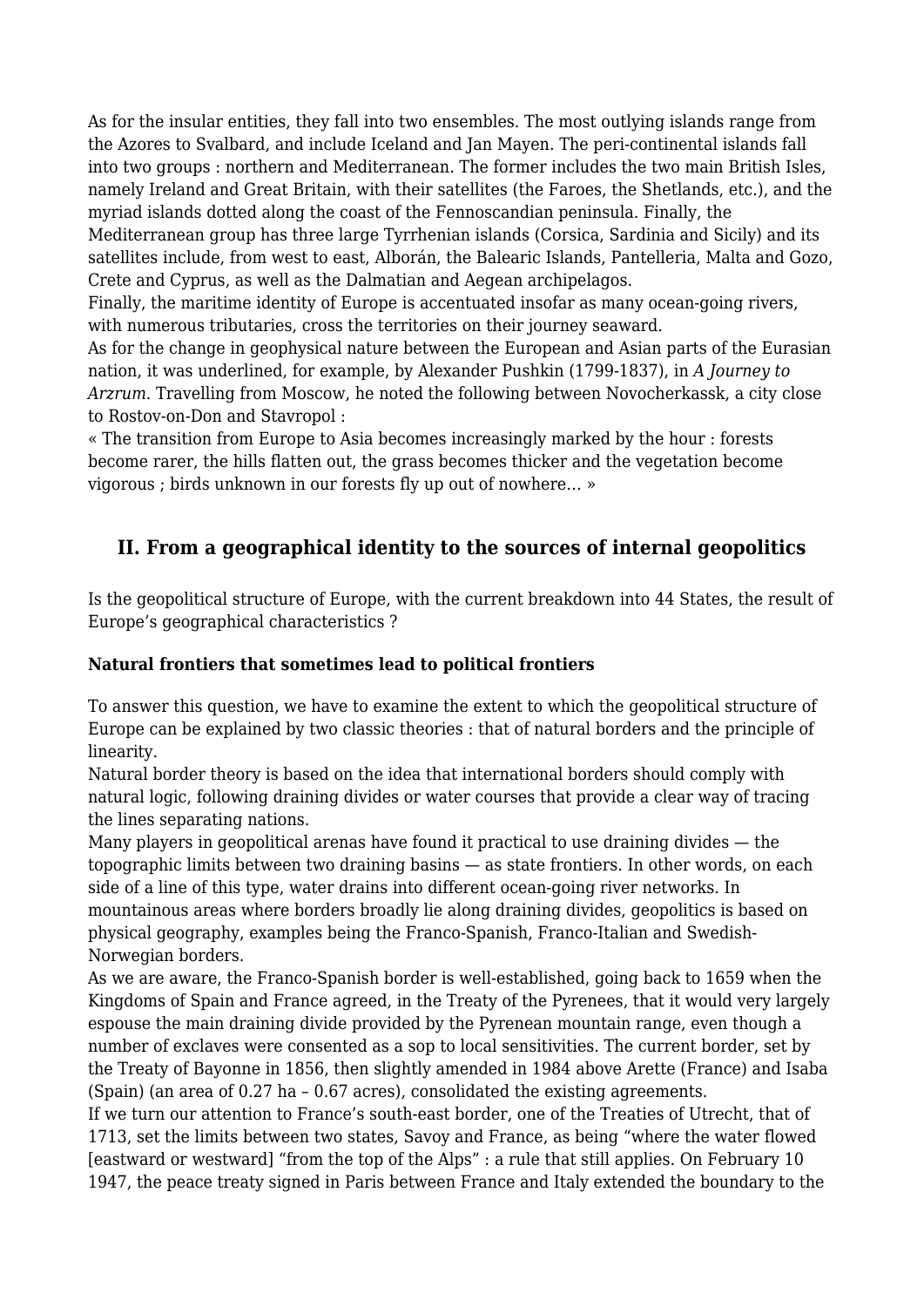drainage divide in the upper valleys of the Tinée and Vésubie Rivers, subject to subsequent amendments, with Tende and La Brigue being ceded to France with acceptance by local plebiscite on October 12 1947. The other rectifications were of minor geographical importance  $-$  a few square miles each  $-$  but, in legal terms signified the victory of the integral natural criterion : the political border was set along a natural limit, with no concessions. Throughout this part of the Alps, the concept of natural frontier is opposed to that of the enduring existence of States holding control over mountain passes and the approach roads in the valleys.

In 1792, in France, the theory of natural frontiers was invoked for geopolitical ends to justify external conquests in the Hainaut region of Belgium, and, in the south-east, the County of Nice and Savoy. On January 31 Danton justified the French borders in these terms in an address to the Convention :

« I say that those who wish to raise fears about extending the Republic too far do so in vain. The borders of France have been marked out by Nature. We will obtain them in all quarters, namely the ocean, the Rhine, the Alps and the Pyrenees. The boundaries of our Republic must be there. »

There is a further implementation of the natural border theory in northern Europe. Here, the border between Sweden and Norway was internationally acknowledged in 1905 when Norway gained independence. Along most of its 1,619 km, it largely follows the main drainage divide of the Scandinavian Mountains.

In Central Europe, where Poland's Eastern and Western frontiers have been subject to numerous vicissitudes, the country's southern border with the Czech Republic and Slovakia follows the Carpathians and the Sudetes that form a natural border.

#### **From "hydrofrontiers" to the principle of linearity**

Apart from drainage divides, other geographical characteristics influence state boundaries in Europe, with ocean-going rivers and lakes forming "hydrofrontiers". In the North of Europe, since the signature of the Treaty of Fredrikshamn in 1809, whereby the Kingdom of Sweden put an end to the war with the Russian Empire over Finland, the border between Finland and Sweden, starts in Lapland, then works its way south following the Könkämäeno and Muonio rivers, then the River Torne, before reaching the northernmost part of the Baltic Sea, the Gulf of Bothnia. On the opposite shore of the Baltic, the downstream section of the Neman River marks the boundary between the Russian exclave of Kaliningrad and Lithuania. In the Balkan peninsula, part of the downstream section of the Maritsa River provides a border between Greece and Turkey. In Western Europe, the Rhine forms the border between Liechtenstein and Switzerland, then part of the border between Austria and Switzerland, before Lake Constance takes over. After crossing the latter, the Rhine almost constantly separates Germany firstly from Switzerland, then from France. At the other end of France, the Bidassoa River marks the border with Spain over a distance of 10 km in the flattest land between the neighbouring countries.

The Danube, Europe's second longest river after the Volga, serves as a frontier along much of its course. When it enters Slovakia, the Danube initially marks the border with Austria before flowing through Bratislava. Downstream from the Slovakian capital, it provides part of the border between Slovakia and Hungary. Then, after crossing Hungary from north to south, it acts as the border between Croatia and Serbia ; finally, after crossing Serbia, it acts as Bulgaria's northern border, separating it from Romania over a distance of 500 km. Finally, in the aftermath of World War II, other water courses became symbols of peace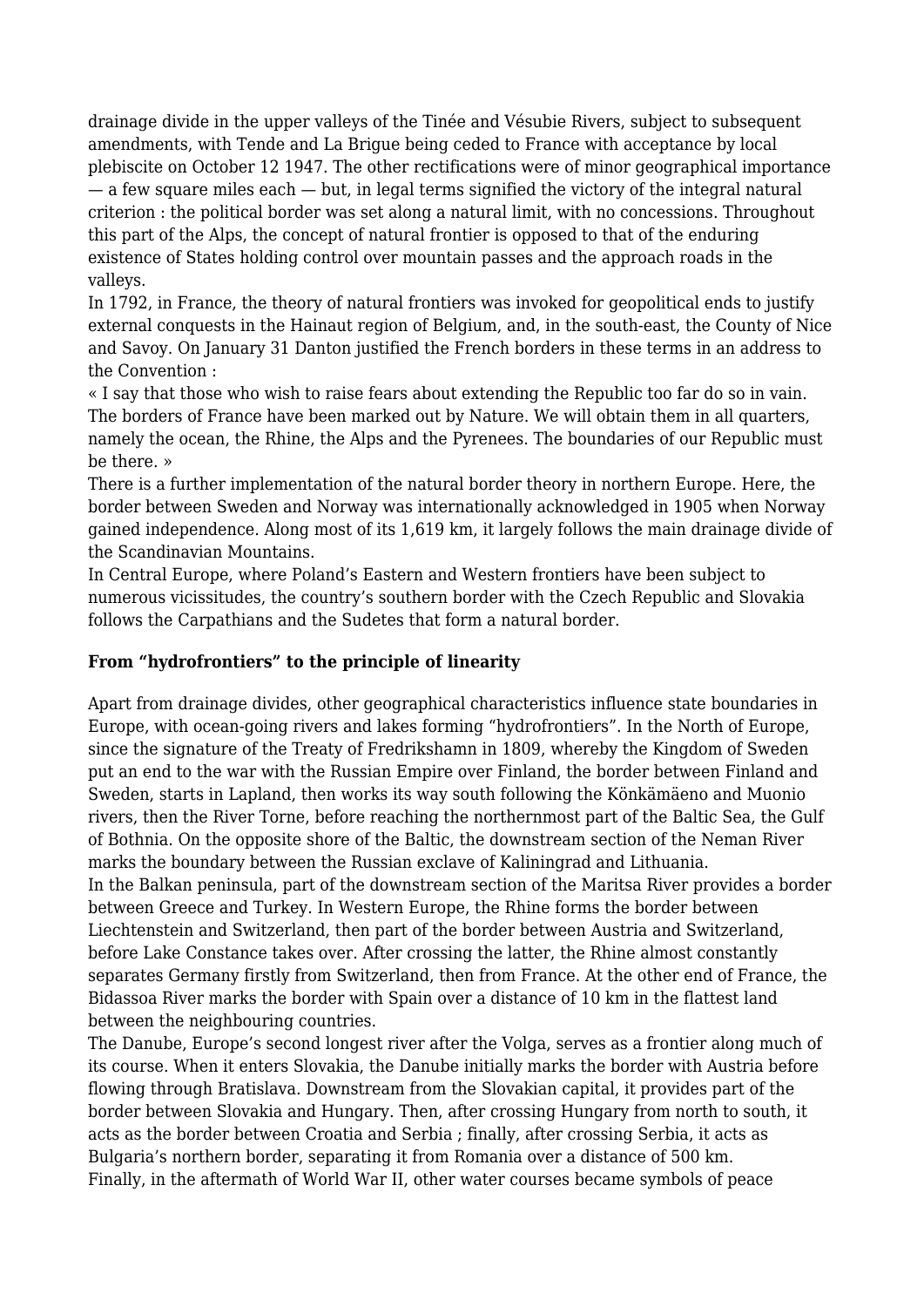between European nations : these are the Oder and the Neisse. True, this hydrofrontier, the Oder-Neisse line, named after the ocean-going river and its tributary, located to the west of Poland, and 472 km long, is historically recent. It owes its existence to WWII, during which the German border was pushed back to the west of the Oder-Neisse line, whereas pre-war Germany held almost the whole of Silesia, around half of Pomerania, part of Eastern Brandenburg and a small area of Saxony. This is further explained by the fact that the great Germano-Polish plain offers little in the way of natural frontiers. After the dissolution of the Soviet Union, Germany recognised the border, signing the Treaty of Moscow on September 12 1990, whereby it waived all subsequent territorial claims. In other words, while history determined the border region, geography gave it a clear limit.

Moreover, many internal geopolitical boundaries are hydrofrontiers, an example being the Rhine which separates the German Länder of Rhineland-Palatinate (left bank) from Baden-Württemberg and Hesse (right bank). In France, the Loire marks part of the limit between the Burgundy and Centre regions, while a section of the Rhône separates Languedoc-Roussillon from Provence.

As for the principle of linearity, it was analysed by Nelly Girard d'Albissin in her study of the Franco-Belgian border. In 1678, the Treaty of Nijmegen put an end to enclaves, what Vauban described as the "pell-melled friendly and enemy places", replaced by a line of fortifications that would be easier to defend. This principle of linearity thus gives precedence to military considerations, while facilitating customs procedures.

#### **Which is geopolitically stronger : continental or maritime Europe ?**

In a Europe which, for the sake of simplicity, is geographically dual, which part enjoys geographical superiority : the most maritime or the most continental ? To address this question, we must first refer back to the British geographer Sir Halford MacKinder (1861-1947), who contributed to promoting the theory, influential in the English-speaking world, yet debatable, of a fundamental dichotomy between continental and maritime powers, locked in a constant geopolitical opposition. The theory postulates that Eurasia is the "pivot" of the world, where balance is struck and lost, and where lie the resources, the economic growth and the secular confrontations that have been the makings of history.

In his writings MacKinder examined the potential threats to British supremacy. His enquiries led him to postulate his theory of the "heartland, the geographical pivot of history", whereby the birthplace of all conflicts lay in the attempts of the continental powers to control coastal outlets (the coastland). MacKinder firstly located the pivot in Germany (*The Geographical Pivot of History,* 1904) then in Russia (*The Round World and the Winning of Peace,* 1943). More exactly, he located it in European Russia, as distinct from Siberia (*Lenaland*). Russia's strength, he argued, lay in having population and wealth in the western part of the country, and a vast Eastern space, offering resources and, above all, a strategic depth that consequently guaranteed a fall-back capability (smartly used against Bonaparte), a place to relocate industries and the impossibility of being totally invaded.

However long, the frontiers of the heartland can be defended because strategic retreat is always an option. Modern terrestrial transport capacity enables the land to be used profitably and defended efficiently, making it similar to the maritime powers which, till then, through control of the seas, were alone able to access places where they had interests. The heartland could not be accessed by maritime powers, because its strategic depth and self-sufficiency made any blockade strategy unworkable. Conversely, it could become a maritime power. Though a critical analysis of MacKinder's thinking does not lead one to conclude that the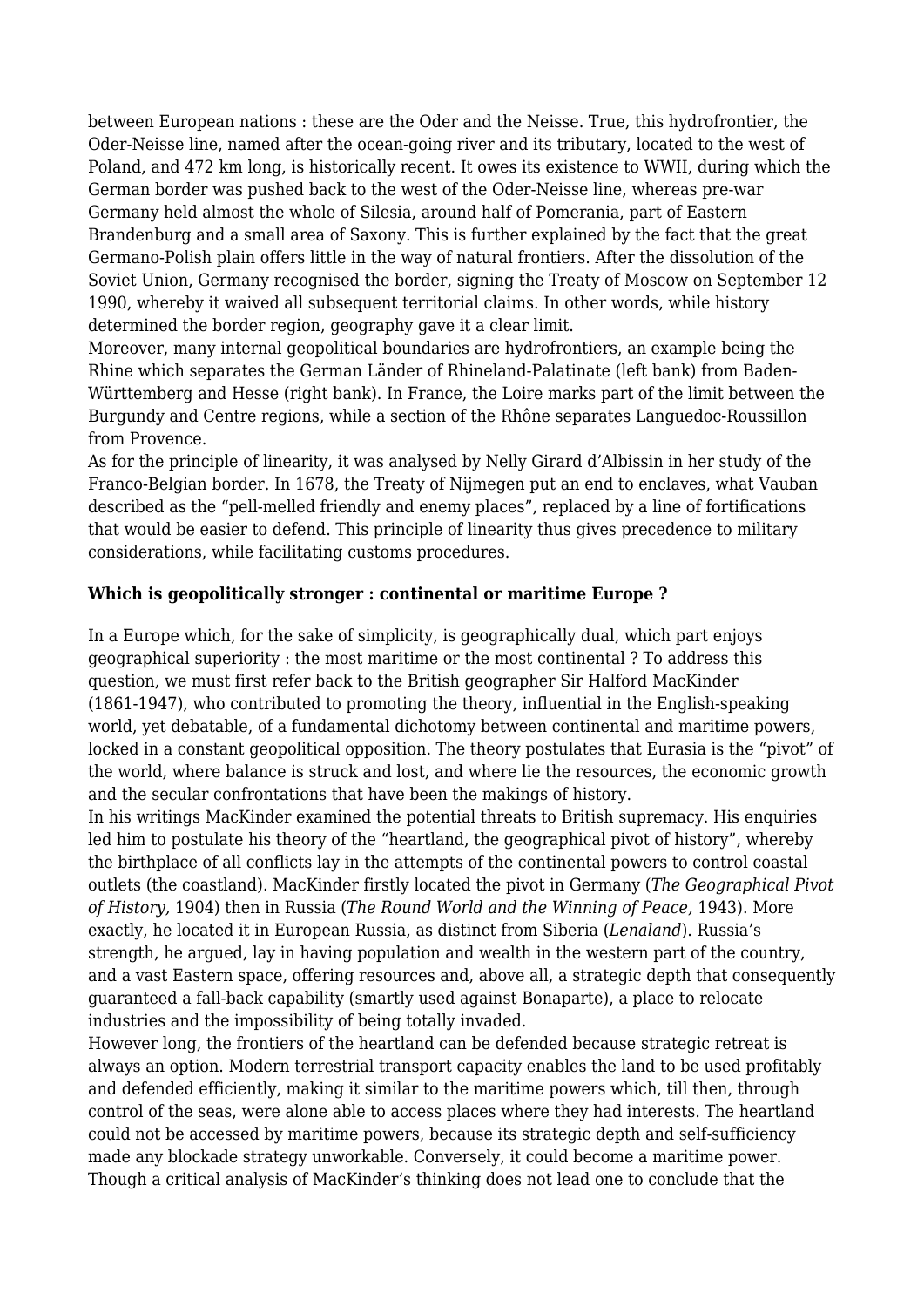*heartland enjoys systematic supremacy*, his theory does confirm the role of geography in conflicts. An instructive example in contemporary geopolitical history is that of the Norwegian port of Narvik, largely explained by its geography. Narvik enjoys the influence of the Gulf Stream, the warm marine current that occurs in the North Atlantic and that ensures that the European coastline remains navigable all year round as far as the North Cape and even the Barents Sea, while many ports in the north of the Baltic remain icebound for months each year. As from the first days of April 1940, and though Norway was, at the time a neutral state, Nazi Germany invaded the country to ensure control of the supply line of Swedish iron from the mines at Kiruna (Swedish Lapland) to Narvik, with its direct access to the Norwegian Sea and navigability throughout winter. Germany's first defeat in WWII was also based on geographical logic : France, the UK and Poland were easily able to dispatch their armed forces and win the naval battle at Narvik, followed by the land battle between April and June 1940. One of the consequences of this defeat was the end of Norwegian neutrality, the country becoming a founder member of NATO.

Thus European maritime space opens stronger advantages in terms of connections, especially when they are navigable all year round, whereas continental space opens up strategic advantages. In both cases, geography is not neutral : it has geopolitical impact.

## **III. A maritime geography with multiple consequences for external geopolitics**

While helping us to understand its internal geopolitical developments, Europe's geographical characteristics also engender external geopolitical effects. Notably, the maritime nature of the European isthmus offers important and enviable potential, while giving ideas about possibilities beyond the seas.

#### **A maritime advantage in the Mediterranean and geopolitical mare nostrum**

Thus, at the time of the Roman Empire, Europe built an unshared hegemony over the Mediterranean, especially as the coastline offers a number of easily accessed ports. After reducing the power of Athens, admittedly weakened by internecine squabbling, Rome achieved the exceptional historic situation of being a European-based political entity encompassing all the Mediterranean shores. There were three key dates on the way to this success. Left to Athens by the Romans in 166 BC, Delos became an international and cosmopolitan logistics hub, symbolising maritime supremacy. In 146 BC, the destruction of Carthage ridded the Romans of a heavyweight rival in the Mediterranean. Finally, in 67 BC, the Roman Senate took a vital decision : Pompey, elected consul, succeeded in obtaining extraordinary powers (*lex Gabinia*) to take on the pirates who were wreaking havoc in the Mediterranean. In a matter of months, killing or capturing 30,000 pirates, Pompey stamped a Roman order on the Mediterranean, eliminating piracy until at least the 3rd century AD. Thus the Romans were able to claim the Mediterranean as their sea, the *mare nostrum*, extending their Empire around the whole Mediterranean basin. The imperial era saw maritime life at its peak even though in winter the *mare nostrum* was as often as not a *mare clausum* — a closed sea — because of the high risks that went with sailing during the season.

A power, centred on Europe, in Rome, imposed its sovereignty on the Mediterranean, thereby forming in the territories around its rim a sort of "common market" or rather "single market", to borrow the vocabulary now used in reference to the European Union. Taking advantage of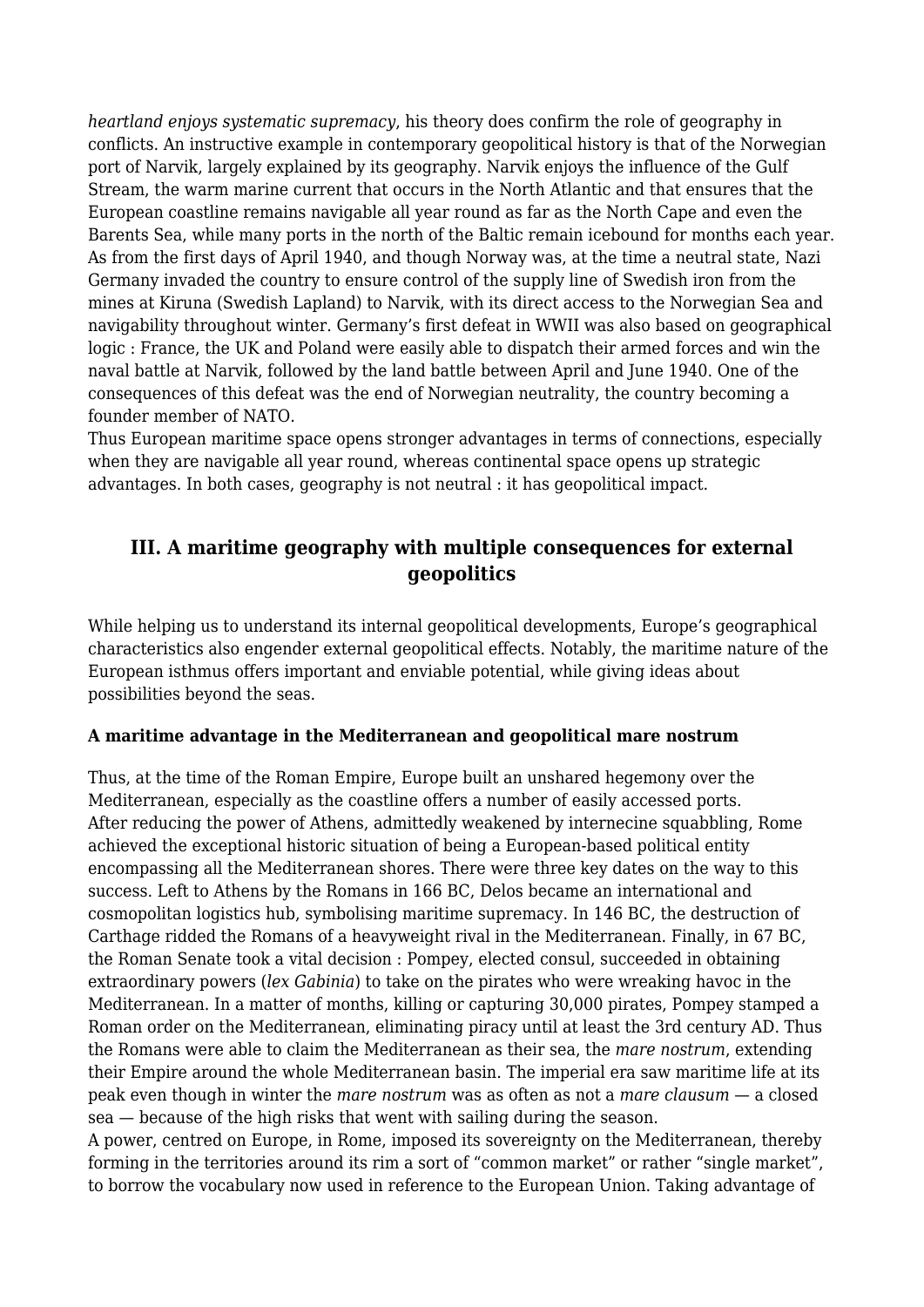the technical progress achieved in the naval sphere, Rome used its shores to make the Mediterranean its own, geopolitically the inland sea of a European power.

The Mediterranean had two advantages for Rome. Firstly, it enabled a considerable volume of trade as the design of big rounded boats, with a shipment capacity of nearly 2,000 metric tons, made up in size what they lacked in relative velocity. Secondly, the Mediterranean was vital insofar as transport by sea was easier and cheaper than land alternatives, the Mediterranean ports of call forming the Empire's main transport network.

However, the Mediterranean was also a source of issues in health, the economy and politics. As regards health, as from the second half of the 2nd century AD, the plague was propagated via merchant ships. Contracted firstly by those who bought the goods, it then spread to inland areas. For example, in 262, a deadly epidemic at least temporarily shook Roman geopolitical power.

The second problem caused by the *mare nostrum* was related to the cost of making the seas safe. To maintain the communication system meant raising funds. The cost was obviously easier to live with in places with the highest population density. This undoubtedly explains why, as from the 2nd century AD, the centre of the Empire tended to shift towards the Eastern Mediterranean basin, where the Greek language prevailed, because the Asian province made up of Syria and Egypt was at the time more densely populated than Italy or Sicily. Finally, the *mare nostrum* was directly dependent on the construction of political unity, the undermining of which triggered the fragmentation of the Mediterranean. The end of the Roman Empire was accompanied by a significant decline in population that smashed economic growth and reduced trade, while insecurity at sea resurfaced. For several centuries, a European power had, however, been able to use the geographical advantage offered by its maritime characteristics.

Centuries later, other European territories also cashed in on seaboard advantage for geopolitical purposes. For example, as from the 13thcentury, geography provided the basis for an agreement between two ports, Hamburg and Lubeck : the Hanseatic League came into being, firstly, to ensure the political autonomy of the port cities with regard to princely powers and, secondly, to ensure safe commercial navigation, primarily in the North Sea and the Baltic. The Hanseatic League thus created a prototype for a maritime common market which, at its apogee, with dozens of ports joining the movement, stretched from the Baltic to the Western Mediterranean, via the North Sea, the English Channel and the Atlantic Ocean. As mastery of navigational techniques progressed, the maritime parameters of the European isthmus became essential aspects of European geopolitics that started to leave a global footprint as from the end of the 15th century.

#### **The maritime nature of the European isthmus at the heart of geopolitics**

The latter part of the 15th century was a time of achievement at sea, crowned by Christopher Columbus' discovery of America (1492) and the rounding of the Cape of Good Hope (1498) by the Portuguese navigator Vasco de Gama, giving Europe access to Asia.

At the end of the European isthmus and cut off from the rest of Europe by the "wall" of Spain, which precluded any form of eastward territorial expansion, Portugal had only one other neighbour : the Atlantic Ocean. In the 15th century, this small country, independent since 1143, prioritised this geographical asset to embark on a substantial maritime expansion, mastering two technologies : transport and communication. Portugal became extremely skilled in mapmaking, notably by importing methods from the Genoese. It devised the sextant, enabling ships to take their cue from the stars, and hired high-quality sailors from all over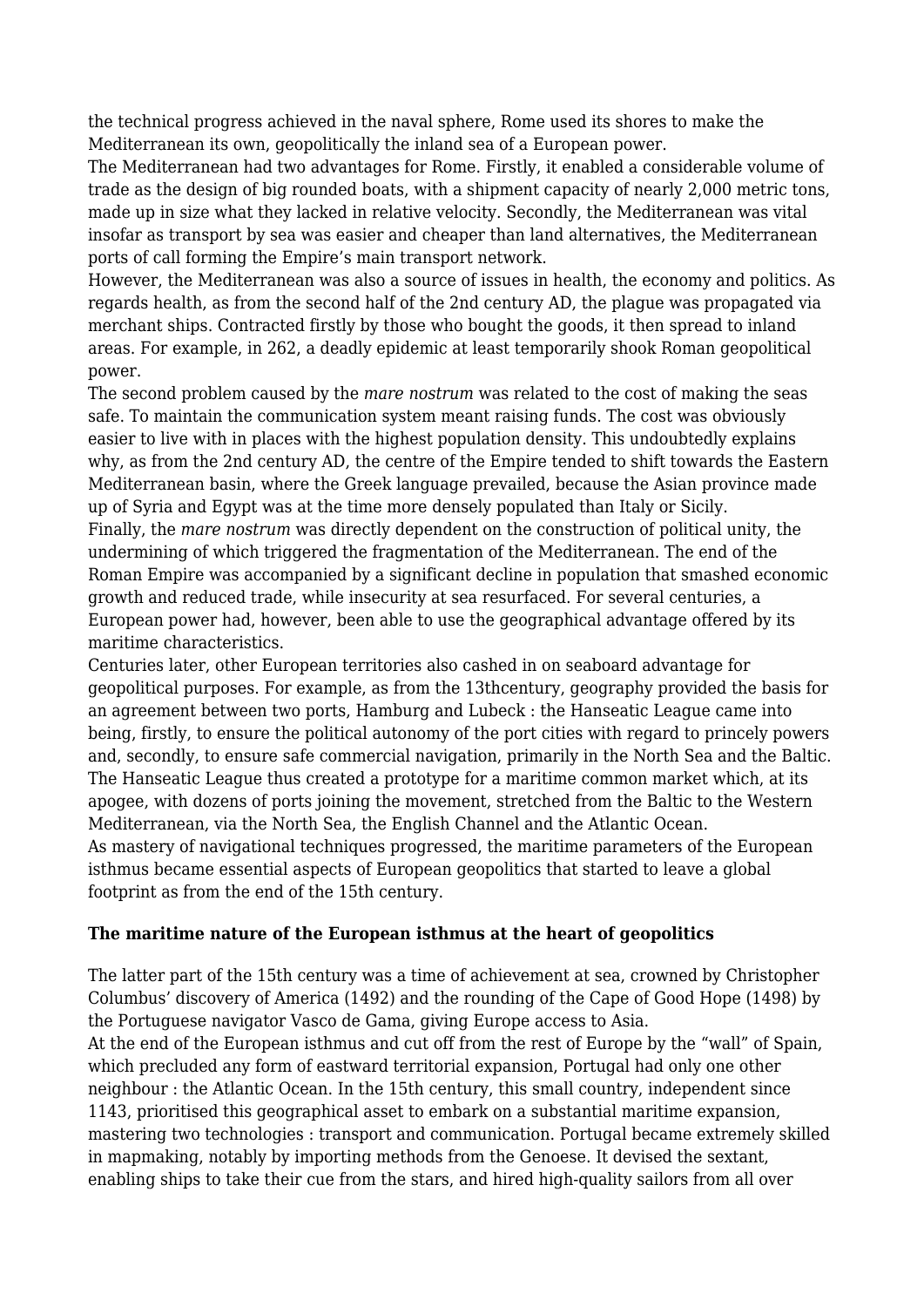Europe. Effectively, the Portuguese navy did not staff galleys with convicts but opted to use professional sailors trained also in combat techniques. Moreover, Portugal managed to build very mobile carracks (*nau*) enabling far more flexible navigation than other vessels. In the 15th century, this advantage enabled the Portuguese to successfully build a considerable empire that was extended to the full by either conquests or alliances with local populations. Likewise, Spain, whose potential for northward expansion came up against the barrier of the Pyrenees, also made use of its maritime potential.

Subsequently, as the second half of the second millennium unfolded, other European countries decided to create the geopolitical conditions that would enable them to procure the resources they lacked in the northern hemisphere, but that were essentially available on other continents. France, England and the Netherlands used their access to the seas to lay their hands on products that were either non-existent, or insufficiently available in Europe : spices, gold, ivory, silver, sugar, furs, cotton, tobacco, cacao, rubber, coffee, tea, tin, copper, etc. This led to repeated overseas conflicts between European powers, but also initiatives to solve the issues, notably the Berlin Conference (1884-1885) involving fourteen countries, and the *Entente cordiale* signed by France and the United Kingdom in 1904.

Using its maritime assets, European geopolitics thus shaped the world with countless frontiers, symbolised notably by the language divide between Brazil and the rest of South America or the separation of two islands, Haiti and Timor, into two states, respectively the outcomes of Franco-Spanish and Dutch-Portuguese rivalries. In the second half of the 20th century European colonies gained independence, but the legacy of Europe's maritime expansion subsists on a large scale. On one hand, Europe is still culturally present in other continents through its languages — like Portuguese in Brazil and Angola — and in the form of international organisations, which, though malleable, fulfil a significant geopolitical role : more than a quarter of the world's nations are members of the Commonwealth, and a third are members of the French-speaking *Organisation internationale de la francophonie*, while eight nations are members of the Community of Portuguese Language Countries. More generally, 21st century European geopolitics holds on to overseas territories that are the legacy of the colonial era and owe so much to the maritime geography of Europe.

#### **Europe's geopolitical outposts around the world**

Still today, European countries continue to exert their sovereignty over territories all over the world, in ways that are unequal in impact and are sometimes disputed. This scattering of European presence does not form a geographical ensemble.

All the overseas territories that are dependent on European countries are of great geopolitical importance as they give Europe greater global presence, offering interfaces with other regional powers. Many lie in or close to strategic points. Here are some examples : French sovereignty over Guiana, an overseas *département*, is essential, as the territory lies in the equatorial zone, thus optimising rocket launch capabilities and, in so doing, making a major contribution to the success of the European aerospace industry via the Ariane programme. A second, very different, example is Diego Garcia, one of sixty British-dependent atolls in the Indian Ocean. Diego Garcia has a British military base rented to the US Army, giving the United States a logistics foothold for their military operations in the countries around the Indian Ocean rim, where they have been involved in the 1991 Gulf War, and the wars in Iraq and Afghanistan.

In the Indian Ocean, France too has southern hemisphere territories that are a major asset for controlling the ocean and have strategic value for their current and future scientific interest.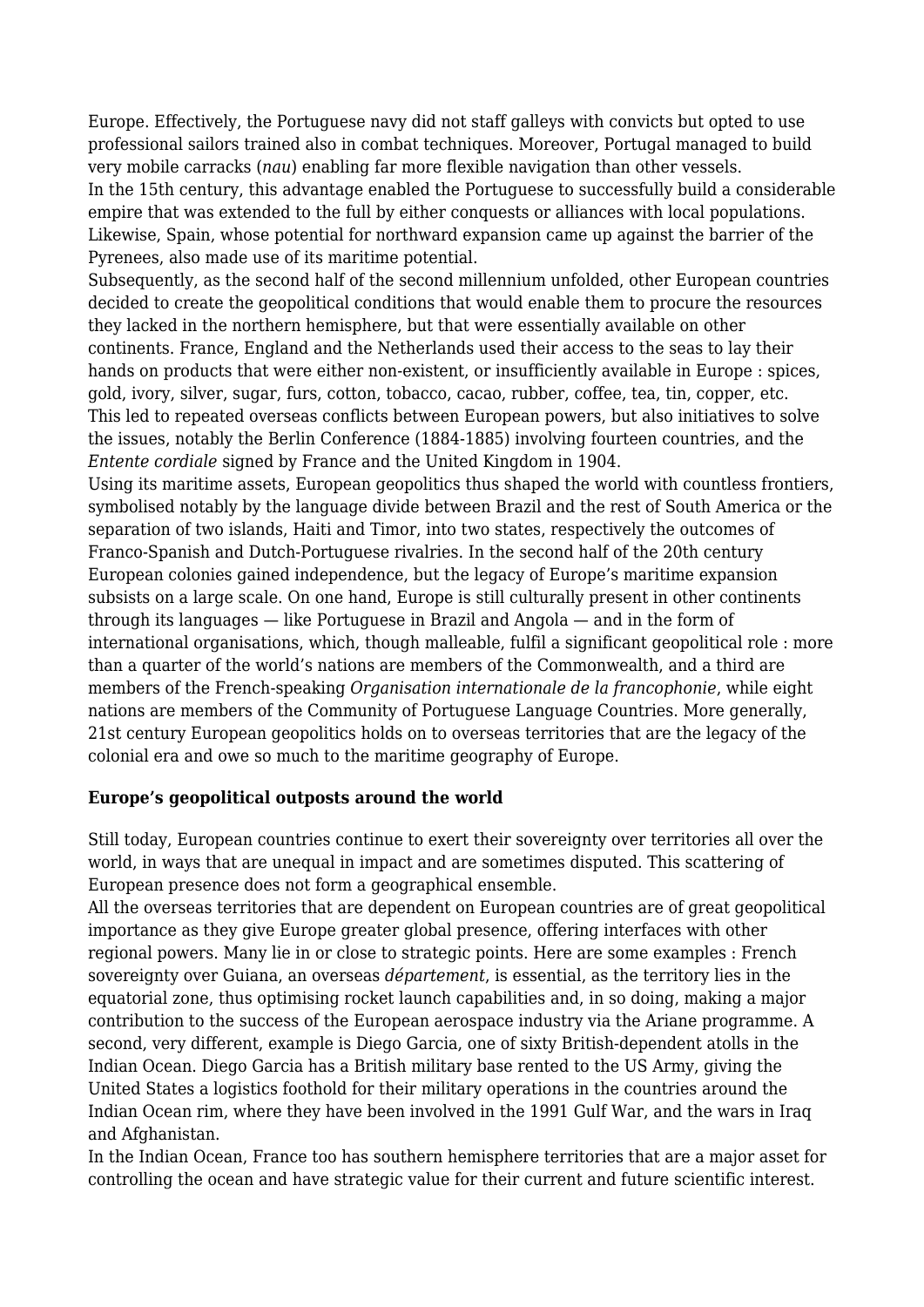Science is also at stake in the often vast Antarctic territories controlled by European nations ; these include Adélie Land, British Antarctic Territory, and the Norwegian dependencies Peter I Island and Queen Maud Land.

These territories, lying outside Europe but dependent on the latter, are of geopolitical importance as they are mostly islands or, like Guiana, have seaboards. They therefore have very vast Exclusive Economic Zones which, by international maritime law, can extend as far as 200 nautical miles from the coastal baseline, offering the countries occupying the latter enduring rights to the undersea natural resources.

These overseas dependencies consequently give Europe an essential role in the world. At the same time, the size of the land and the attendant offshore zones, as well as the importance of the international borders, such as that between French Guiana and Brazil, create obligations and can lead to a range of geopolitical tensions, in contexts such as the Falkland Islands or New Caledonia.

Such is the diversity of Europe's geopolitical presence worldwide that two types of territories have been identified : the eight territories that form an integral part of the European Union (EU), referred to as "Outermost Regions" (OMR), and the others. The former are French (Reunion Island, Guadeloupe, Martinique, Guiana and Mayotte since January 1 2014), Spanish (the Canaries) or Portuguese (the Azores and Madeira) .

Overseas territories that are dependent on EU member countries are referred to as Overseas Countries and Territories (OCT). Though they are not part of European Union territory, their nationals have the nationality of a Union member state.

Thus the geography that is useful to the geopolitics of Europe is both global and highly diverse, in terms of both the location of the territories concerned and their institutional status.

**\***

A geopolitical study of Europe reveals the existence of different geographical scales depending, for example, on whether or not we include Russia or the OMR. One is, at least, entitled to consider that the EU has delivered a clear answer to the question of its boundaries as the adjective "European" features in Article 49 (formerly Article 49 TUE) of the consolidated version of the Treaty on the EU : "Any European State which respects the values referred to in Article 2 [respect for human dignity, freedom, democracy, the rule of law, human rights, etc.] and is committed to promoting them may apply to become a member of the Union." It is true that the underlying reason why the authors of the treaty added the adjective "European" was to preclude membership requests from Australia, New Zealand, Canada, or even Japan, South Korea or Taiwan. However, as the adjective is nowhere explicitly clarified, Europe, though a geographically identifiable object, is, for the EU, a geographically unidentified object. This is why, in this book, to avoid all ambiguity, the word "Europe" covers geographical Europe as understood on the broadly used scale of the UN's statistical databases since the breakup of the Soviet Union, i.e. from the Atlantic to Russia inclusive. The term European Economic Community (EEC) applies to all the territories belonging to the member nations of this community from 1957 to 1992. In 1993, the EEC became the European Union (EU). Finally, the reference to the "European Community", namely the territories of the member States, can only be used for a period prior to December 1 2009, date after which this reference was abandoned by the Treaty of Lisbon.

Whatever the case, a geopolitical knowledge of Europe assumes an in-depth understanding of